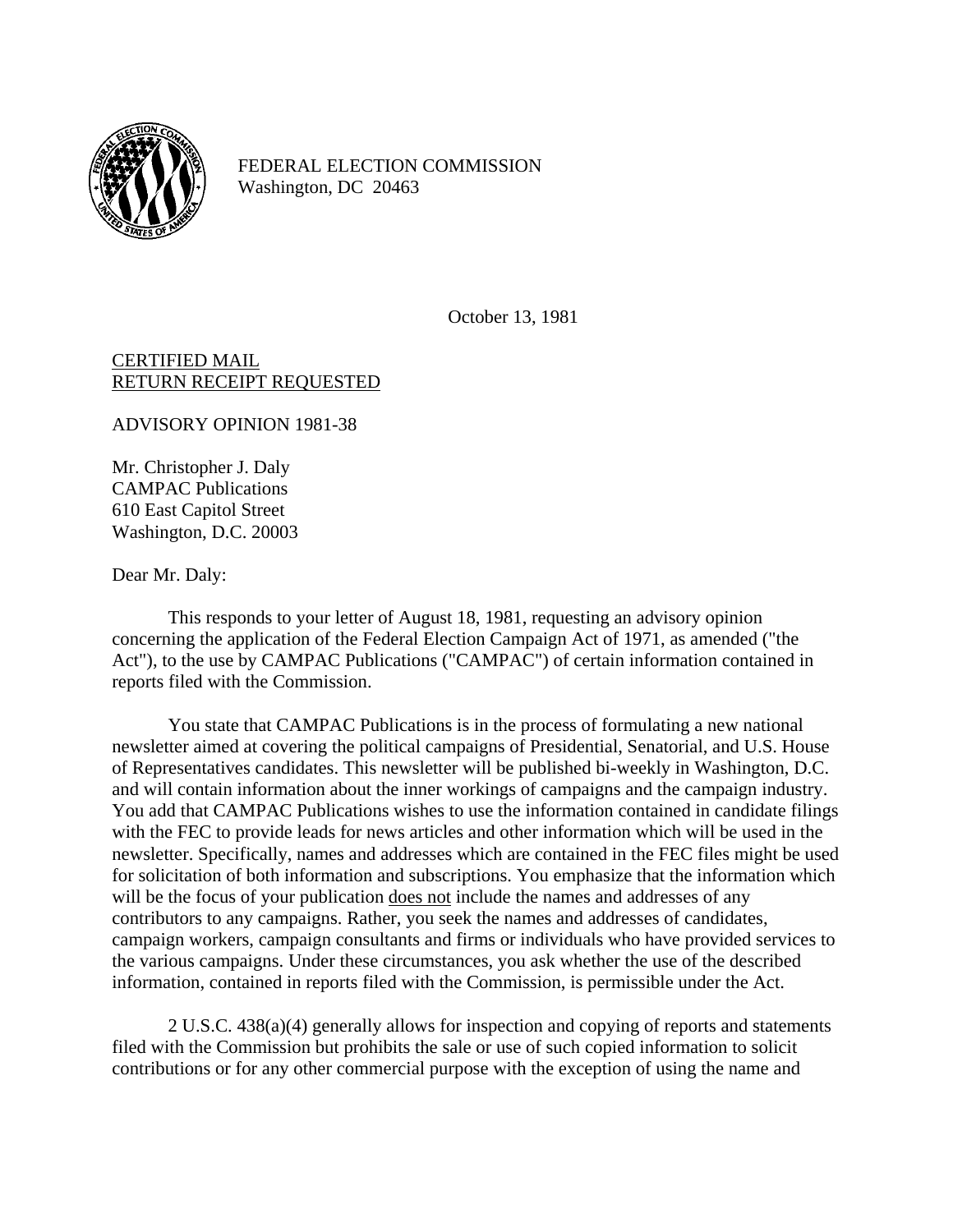address of any political committee to solicit contributions from such committee. Commission regulations, specifically 104.15(a) which elaborates on 438(a)(4) states, in part:

> [A]ny information copied or otherwise obtained, from any report or statement, or any copy, reproduction, or publication thereof, filed with the Commission... shall not be sold or used by any person for the purpose of soliciting contributions or for any commercial purpose, except that the name and address of any political committee may be used to solicit contributions from such committee.

An exception to this restriction is found in subsection (c) of 104.15. This exception allows for the use of information copied or otherwise obtained from reports filed with the Commission in newspapers, books, or the like, but only if the principal purpose of these communications is not to communicate any contributor information for the purpose of soliciting contributions or for other commercial purposes.

In a number of advisory opinions the Commission has focused on the apparent Congressional intent behind 2 U.S.C. 438(a)(4). Citing to the language of the proponents of this provision concerning use of information filed with the Commission, those opinions recognize that the principal, if not sole, purpose of the restriction on use of information was to protect contributor information and lists from being used for commercial purposes. See Advisory Opinions 1980-101, 1980-78, and 1977-66.

The focus of the proponents of 2 U.S.C. 438(a)(4) centered on protecting the privacy of the "very public spirited citizens" who make contributions to campaigns. The purpose of the provision was to protect contributor information and lists from being used for commercial purposes. 117 Cong. Rec. 30058 (1971) (remarks of Senator Bellman, amendment sponsor). This view is further reinforced by subsequent legislative history. Specifically, it appears from the history of the 1979 Amendments to the Act, that a commercial vendor may compile information from FEC reports for the purpose of selling that information but that the prohibition on the copying and use of names and addresses of individual contributors is crucial and so was maintained. H.R. Rep. No. 422, 96th Cong., 1st Sess. 23 (1979). The prevention of list brokering, not the suppression of financial information, is the purpose of 2 U.S.C. 438(a)(4) and 11 CFR 104.15. See Advisory Opinion 1980-78.

The information which CAMPAC proposes to use in articles and publish and sell is apparently information which is derived from a Schedule B of the FEC reports filed by political committees (i.e. expenditures by a political committee). Information from Schedule B generally does not contain information relating to individual contributors (except where a refund is made to a contributor). If the information sought to be used by CAMPAC is not information relating to individual contributors, the use of that information for a commercial purpose would not be prohibited by 2 U.S.C.  $438(a)(4)$ .